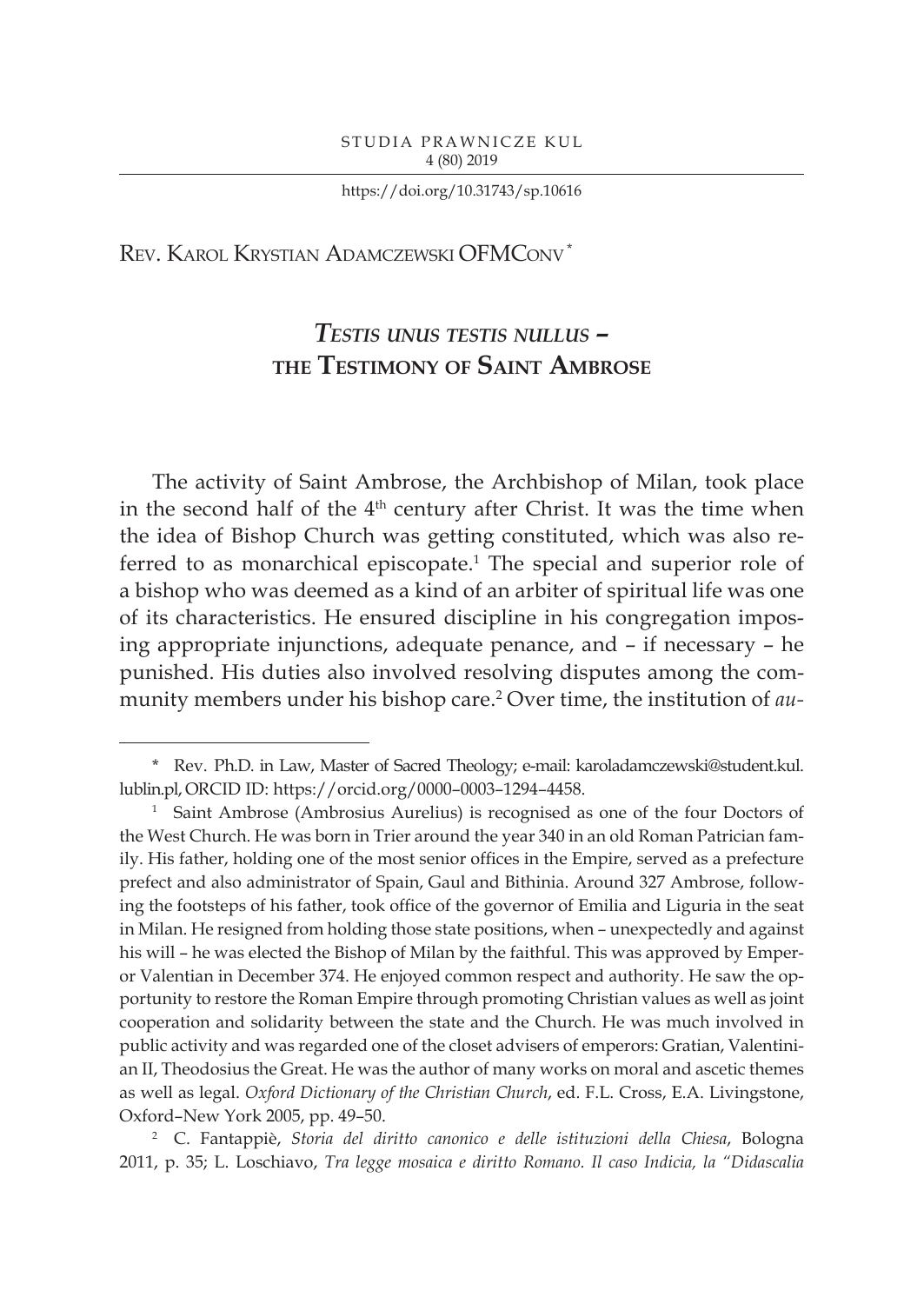*dientia episcopalis*<sup>3</sup> was developed, within which resolving a wide range of disputes, not only between Christians, became a regular competence of the bishop.4

It should be noted that in the ecclesial procedural practice, evidence from witness statements was given a prominent place.<sup>5</sup> It concerned, in particular, its two aspects. First of all, testimony had a double status developed in the Jewish culture and adapted for the needs of Christianity, i.e. theological and judicial.<sup>6</sup>

The other essential element of the testimony derived from the Law of Moses was the requirement to submit it by at least two or three witnesses.7 Their statements had a fundamental importance. However, the role of witnesses was not merely to make statements. They also acted as accusers. In other words, the proceedings might be initiated on the grounds of charges brought to court by at least two witnesses – accusers, similarly to

<sup>4</sup> Despite the complexity and even the lack of clarity in the functioning of *episcopalis audientia*, one may point at certain characteristics of this institution in the ancient Church. Formal establishment of the bishop judiciary was effected under the Constitution issued by Emperor Constantine the Great in 318 (C. Th. 1,27,1). Its creation was connected with the will of the Church to obtain sovereignty in religious matters as well as the recognition of ecclesiastical tribunals that might hear cases of clergymen with no need to sue them in the state courts (*privilegium fori*), and also cases of lay people (*episcopalis audientia*). Cf. M.R. Cimma, *A proposito delle Constitutiones Sirmondianae*, in: *Atti dell'Accademia Romanistica Costantiniana*, vol. 10*. Convegno internazionale in onore di Arnaldo Biscardi*, Perugia 1995, pp. 359–389; M.R. Cimma, *L'Episcopalis audientia nelle costituzioni imperiali da Costantino a Giustiniano*, Torino 1989, pp. 5–9; S. Jóźwiak, *Państwo i Kościół w pismach św. Augustyna*, Lublin 2004, pp. 157–158; J. Śrutwa, *Episcopalis audientia w Afryce rzymskiej*, Roczniki Teologiczno-Kanoniczne 1981, vol. 28, no. 4. Historia Kościoła, pp. 183–187; I. Leraczyk, *Episcopalis audientia*, in: *Leksykon tradycji rzymskiego prawa prywatnego*. *Podstawowe pojęcia*, ed. A. Dębiński, M. Jońca, Warszawa 2016, pp. 136–137.

<sup>5</sup> *Episcopalis audientia* as an institution of Roman law provided a clear legal basis for the bishop courts to act and resolve both civil and criminal cases of lay people, in general subject to the state judiciary. Cf. J. Śrutwa, *Episcopalis…*, p. 183; S. Jóźwiak, *Państwo…*, pp. 157–159.

*Apostolorum" e la procedura del giudizio episcopale all'epoca del vescovo Ambrogio*, in: *"A Ennio Cortese". Scritti promossi da D. Maffei*, ed. I. Birocchi et al., vol. 2, Roma 2001, p. 270.

<sup>3</sup> L. Loschiavo, *Figure di testimoni e modelli processuali tra antichità e primo Medioevo*, Milano 2004, p. 53.

<sup>6</sup> G. Lanata, *Confessione o professioné? Il dossier degli Atti dei martiri*, in: *L'aveu. Antiquite at Moyen Âge. Actes de la table ronde de Rome* (*28–30 mars 1984*), Roma 1986, p. 139.

<sup>7</sup> L. Loschiavo, *Figure…*, p. 53.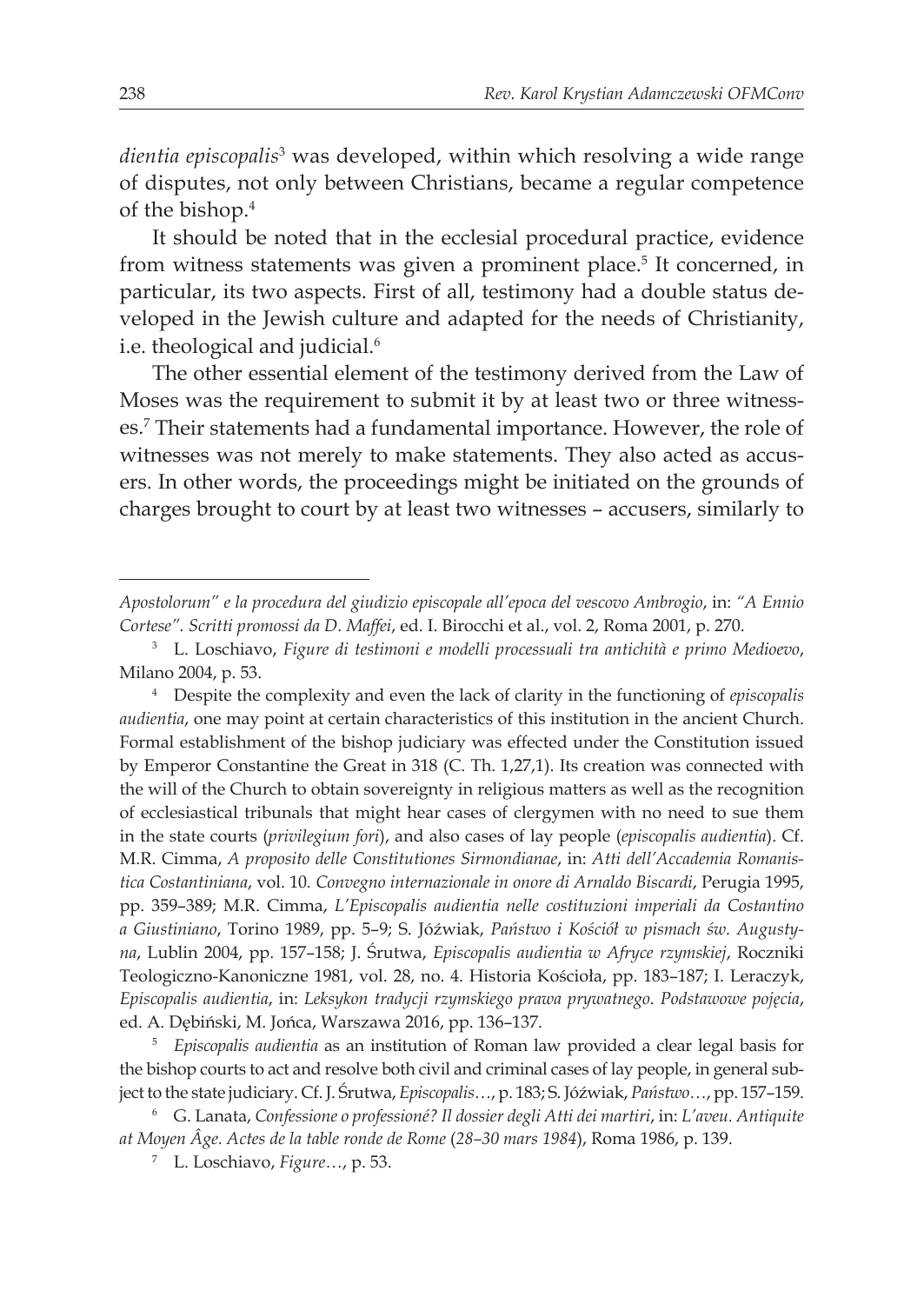the Jewish procedural law.8 Interestingly, the procedural requirement *tes*tis unus testis nullus, referred to a number of times in the New Testament,<sup>9</sup> provided in a natural way the grounds to build up early Christianity.10 Nevertheless, it is noteworthy that as early as in the 4th century, reference standards in Church began to change and the solutions typical of the Roman law were applied more often.<sup>11</sup>

In the adoption of the Roman legal culture into ecclesiastical legislation, particularly in the West, it was Saint Ambrose, the Bishop of Milan who had a special role to play.12 In this context, his letters, in which he reported some lawsuit appear to be particularly valuable. Ambrose performed a role of a judge in the case concerned Indicia, a virgin consecrated to God. Her trial became the main reason for Ambrose to write two letters to his subordinate, i.e. the Bishop of Verona. Ambrose pointed out the mistakes made in the lawsuit and questioned the lawfulness of the proceeding. Subsequently, while reviewing the case, he showed the right procedure for that kind of cases.13

The case of Indicia had its origins in rumours and unfair slanders. According to them, the virgin consecrated to God, was to break her vows of chastity, and, after delivering a baby, to kill her child. On the basis of uncertain and unproven information, Maximus reported to the Bishop of Verona, Syagrius, that Indicia committed a crime against chastity. The informer, due to the affinity between them, did not want to act as an official

<sup>8</sup> Dt 19,15–21; "A single witness shall not suffice against a person for any crime or for any wrong in connection with any offense that he has committed. Only on the evidence of two witnesses or of three witnesses shall a charge be established."

<sup>9</sup> P.D. Miller, *Deuteronomy. Interpretation. A Bible Commentary for Teaching and Preaching*, Louisville 1990, pp. 144–145; *Deuteronomio. Nuova versione, introduzione e commento*, ed. S. Paganini, I Libri Biblici. Primo Testamento 5, ed. G. Borgonovo, [Milano] 2011, p. 303.

<sup>10</sup> Cf. Mt 18,15–16; Mt 26,59–61; Mc 14,55–59; 2 Cor 13,11; Tim 5,19, Heb 10,20; Io 8,17.

<sup>11</sup> A. Gouron, *"Testis unus, testis nullus" dans la doctrine juridique du XIIe siècle*, in: *Mediaeval antiquity*, ed. A. Welkenhuysen, H. Braet, W. Verbeke, Mediaevalia Lovaniensia series 1, vol. 24, Leuven 1995, pp. 83–84; S. Puliatti, *Giudizio di fatto e nuovi principi nel processo romano tardoantico. La regola "unus testis nullus testis"*, in: *Principios generales del derecho. Antecedentes históricos y horizonte actual*, ed. F. Reinoso-Barbero, Madrid 2014, pp. 145–148; A. Wacke, *Unus testis, nullus testis. Entstehung und Überwindung des Dogmas vom legalen Beweismaß*, Fundamina 1997, no. 3, pp. 49–52.

<sup>12</sup> S. Ladier, *Proces karny w Talmudzie (z zagadnień stosunku prawa procesowego do prawa karnego materjalnego w Talmudzie)*, Lwów 1933, p. 53.

<sup>13</sup> L. Loschiavo, *Figure…*, p. 53.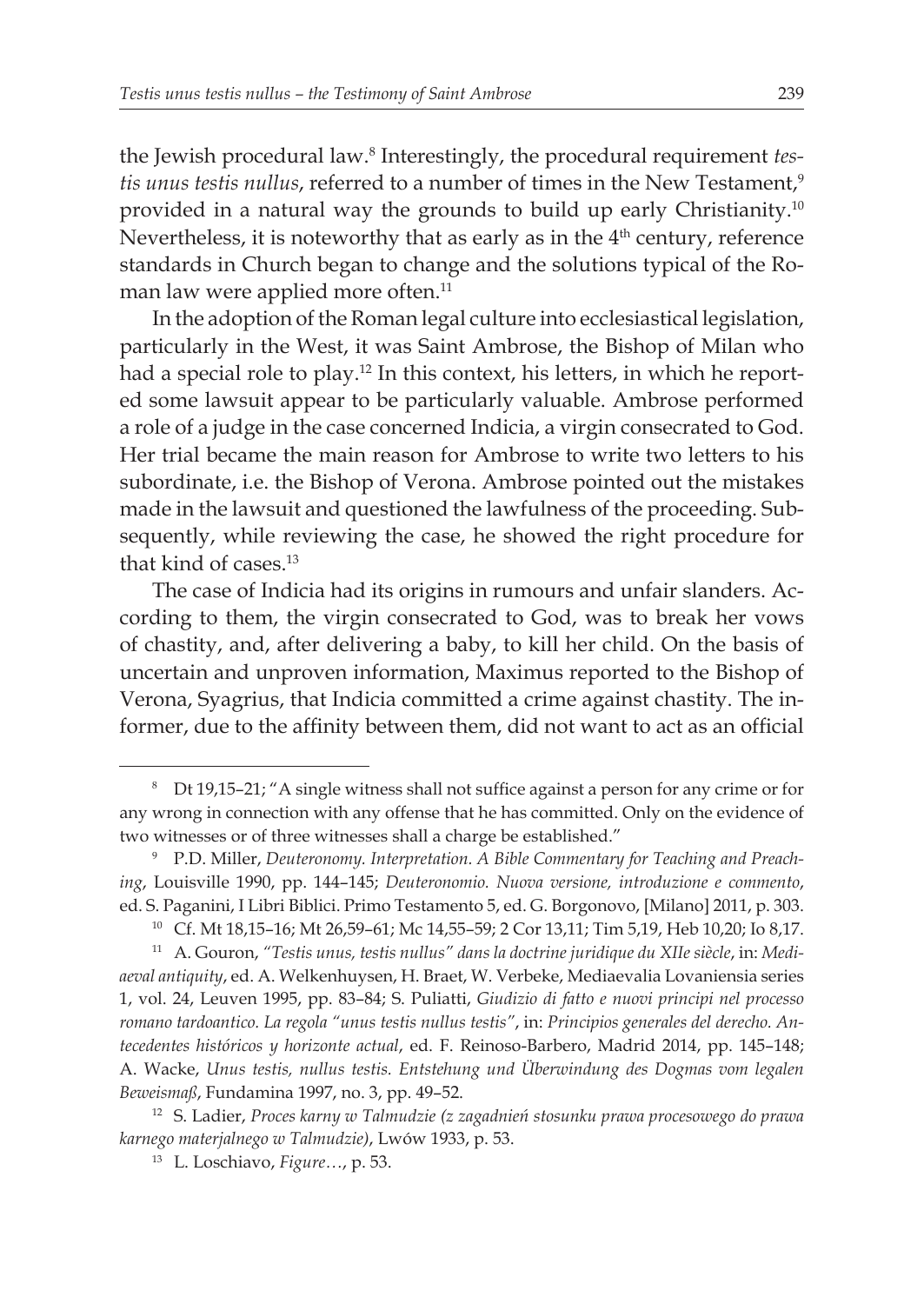accuser. Then, two witnesses were appointed – Renatus and Leontius – who made false statements against Indicia. Bishop Ambrose wrote: "Yet, at the same time as they devised the crime and set out (to omit no details) according to Leontius, they had joined Maximus and those others who spread the rumor."14 In response, Bishop Syagrius, despite the lack of sufficient evidence confirming the fault of the accused, ordered an inspection of Indicia by an expert midwife. Basing on the single testimony of the midwife, he ruled Indicia was guilty. In turn, Indicia appealed the conviction to Ambrose, the Bishop of Milan, who was Syagrius's superior.15

The first serious accusation regarding irregularities in the proceedings was the lack of a formal accuser as well as at least two reliable witnesses who might confirm them. In the introduction to his letter, Ambrose wrote reproachfully to Syagrius: "You set up in your court accusers of the same sort and witnesses who did not dare make a charge or bind themselves with the informer's role. So, you decided to judge the virgin by an examination, a virgin whom no one censured, no one brought to trial […] you made your decision before the trial."16

Then, the Bishop of Verona was asked some concrete and cumbersome questions. They were to underline the importance of the committed mistakes, as Ambrose argued:

Where is the formality of inquiry, where is there provision for such a trial? If we consult the state laws, they demand an accuser; if the Church laws, we find: "On the word of two or three witnesses every word stands." Take as witnesses those who were not enemies two or three days ago, so that men in anger may not desire to harm the accused or, being harmed themselves, wish for vengeance.<sup>17</sup>

Not only did the words cited expressed the author's indignation over deficiencies made, but also proved his good command of legal procedures of the two legal systems. While speaking about the accuser, Ambrose made a reference to the rules of the Roman procedural law and the state

<sup>14</sup> Cf. *List Ambrożego do Syagriusza*, 56,19–24; 57,1–4, in: Św. Ambroży z Mediolanu, *Listy (36–69)*, vol. 2, transl. and footnotes P. Nowak, introduction and ed. J. Naumowicz, Kraków 2003, pp. 78–81.

<sup>15</sup> *List Ambrożego do Syagriusza*, 56, pp. 70–71.

<sup>16</sup> B. Wilanowski, *Rozwój historyczny procesu kanonicznego*, vol. 1*. Proces kościelny w starożytności chrześcijańskiej*, Wilno 1929, p. 54.

<sup>17</sup> *List Ambrożego do Syagriusza*, 56, 1, pp. 70–71.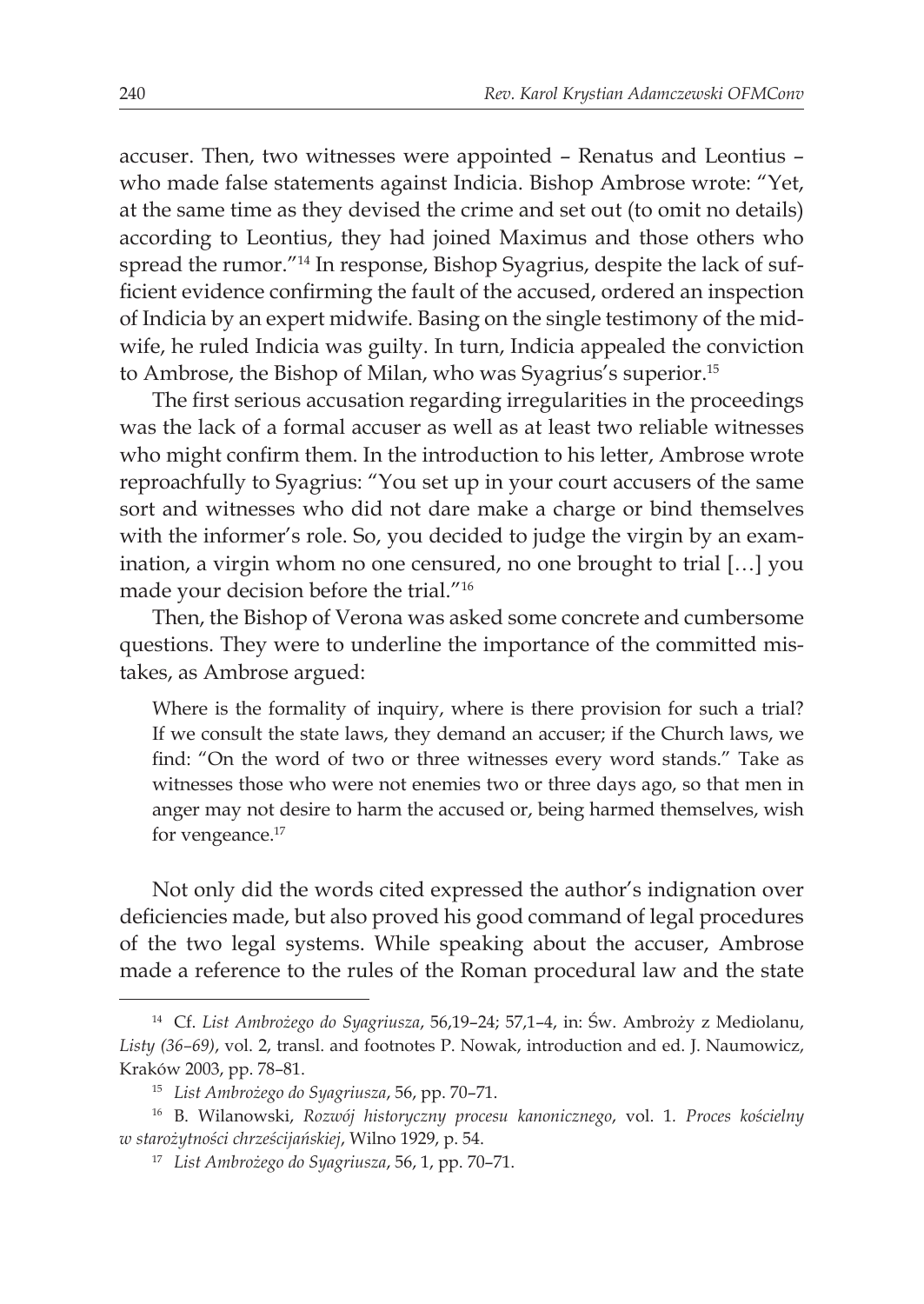courts where the case was initiated once the indictment was brought by an *accusator*. 18 Luca Loschiavo claimed, however, this was not about giving a detailed manner of proceeding by Roman judges. His intention was rather to emphasise meticulousness and caution they showed while issuing convictions, even though they were not aware of their responsibility before God, contrary to Church judges delivering judgments within *audientia episcopalis*. 19 Interestingly, in the aforementioned passage, the author confronted a construct of Roman law with the Jewish requirement of procedural law which laid down that two or three witnesses were to file charges. The institution of a witness-accuser, with roots going back to the Law of Moses, and cited by Ambrose, was indicated as *lex Ecclesiae*. 20 It is important to point out that at that time the requirement for double testimony had already been applicable under Roman law as introduced by the Constitution of Emperor Constantine the Great in the year 334,<sup>21</sup> which then, in the Middle Ages, took the form of the well-known rule *testis unus testis nullus*. <sup>22</sup> Significantly, Ambrose reprimanding his subordinate for the lack of prudence in the conducted case referred, among others, to the biblical case of Naboth, $23$  who was a victim of court crime – the story of falsely accused Susanna<sup>24</sup> and Christ's trial.<sup>25</sup> The Bishop of Milan wrote as follows:

<sup>22</sup> C. 4,20,9: *Imp. Constantinus Augustus ad Iulianum praesidem. Iurisiurandi religione testes prius, quam perhibeant testimonium, iam dudum arctari praecepimus, et ut honestioribus potius fides testibus habeatur. Simili more sanximus, ut unius testimonium nemo iudicum in quacumque causa facile patiatur admitti. et nunc manifeste sancimus, ut unius omnino testis responsio non audiatur, etiamsi praeclarae curiae honore praefulgeat*. ("We previously ordered that witnesses prior to testifying are bound to take a solemn oath and more trust should be placed with a witness of a more dignified status. Likewise, we legitimised that, no judge should easily admit the taking of evidence of one person only. Now we clearly establish that, testimony by only one witness shall not be heard at all, even if such a witness enjoyed the respect of the famous curia. November the 25th 334, in Nisz, during the consulate of Optat and Paulin."); translated by the author.

<sup>23</sup> Cf. J. Misztal-Konecka, *Testis*, in: *Leksykon tradycji rzymskiego prawa prywatnego*. *Podstawowe pojęcia*, ed. A. Dębiński, M. Jońca, Warszawa 2016, pp. 368–369; K. Burczak, A. Dębiński, M. Jońca, *Łacińskie sentencje i powiedzenia prawnicze*, Warszawa 2013, p. 297.

<sup>24</sup> Cf. 1 Reg 21,10–13.

<sup>25</sup> Cf. Dn 13,44–60.

<sup>18</sup> Ibidem, 56, 1, pp. 70–71.

<sup>19</sup> W. Litewski, *Rzymski proces karny*, Kraków 2003, pp. 8–10.

<sup>20</sup> L. Loschiavo, *Tra legge…*, pp. 276–278.

<sup>21</sup> B. Wilanowski, *Rozwój historyczny…*, pp. 114–116.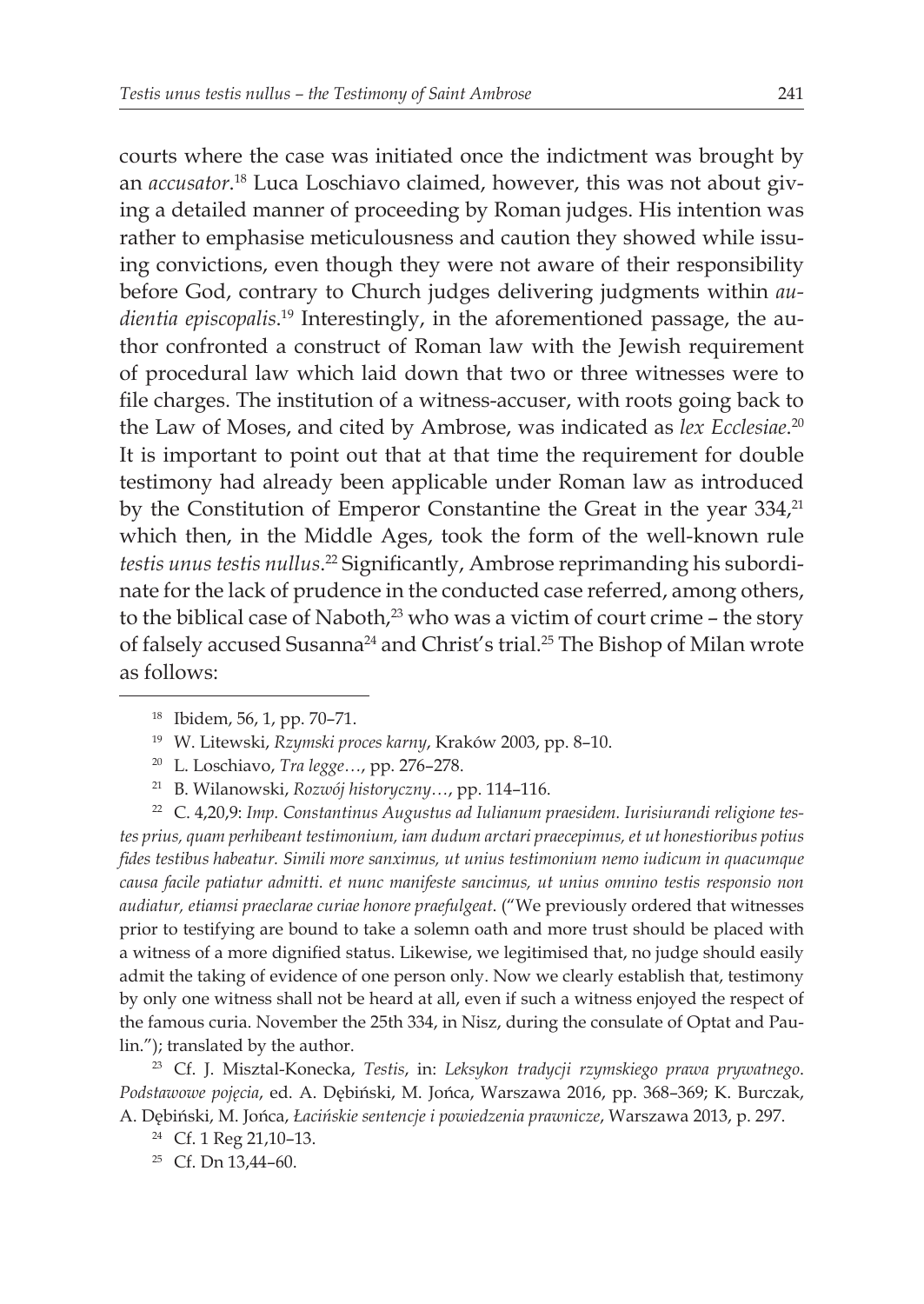I have been horrified from the first at the calumny, for I realized that no verdict was intended, but that they wanted harm done to a girl, demanding the inspection and visitation of a maiden and not removing a charge of any sort. Who would not realize that a case fraudulently framed from the first was to remain inconsistent and not in conformity with itself? […] Those who said that they had heard the rumor were called to the church, whereupon they betrayed Renatus and Leontius, those, "two men of iniquity" whom Jezabel opposed, Daniel convicted, and the Jewish people suborned, so that by false testimony they assailed the very Author of their life.<sup>26</sup>

Those words related directly to well-known biblical stories where false witnesses played a negative though a key role as they contributed to imposing death sentences on innocent persons. Saint Ambrose explicitly evaluated the credibility of the two persons bringing an indictment against Indicia as *duos illos iniquitatis viros*, comparing their meanness to wickedness and perversity of the witnesses testifying against Naboth, Susanna and Christ.<sup>27</sup>

The Bishop of Milan, while investigating the case, proved that Maximus, bringing accusation based on two uncertain testimonies, did not meet the requirements incumbent on the accuser. The two witnesses in the case, having been heard, appeared not credible. The first hearing revealed contradiction in their statements and gave grounds to regard them as false witnesses.

Yet, at the same time as they devised the crime and set out (to omit no details) according to Leontius, they had joined Maximus and those others who spread the rumor. Yet, when they stood in my court and I questioned them on the history of the case from the beginning, they related different discordant details, being divided not by space but by falsehood.<sup>28</sup>

Further in the letter, the author indicated that on a subsequent day set for the trial neither the accuser nor the witnesses designated by him appeared. The hearing of three other witnesses confirmed the judge's

<sup>26</sup> Cf. Act 3,15; Mt 26,59–60.

<sup>27</sup> *List Ambrożego do Syagriusza*, 56, 23, p. 79.

<sup>28</sup> Cf. Św. Ambroży z Mediolanu, *Historia Nabota*, transl., introduction and ed. M. Kozera, Sandomierz 1985; B.S. Jackson, *Susanna and the Singular History of Singular Witnesses*, Acta Juridica 1977 – Essays in Honour of Ben Beinart, pp. 37–54; G. Rosadi, *Il processo di Gesù*, Firenze 1933, pp. 273–294.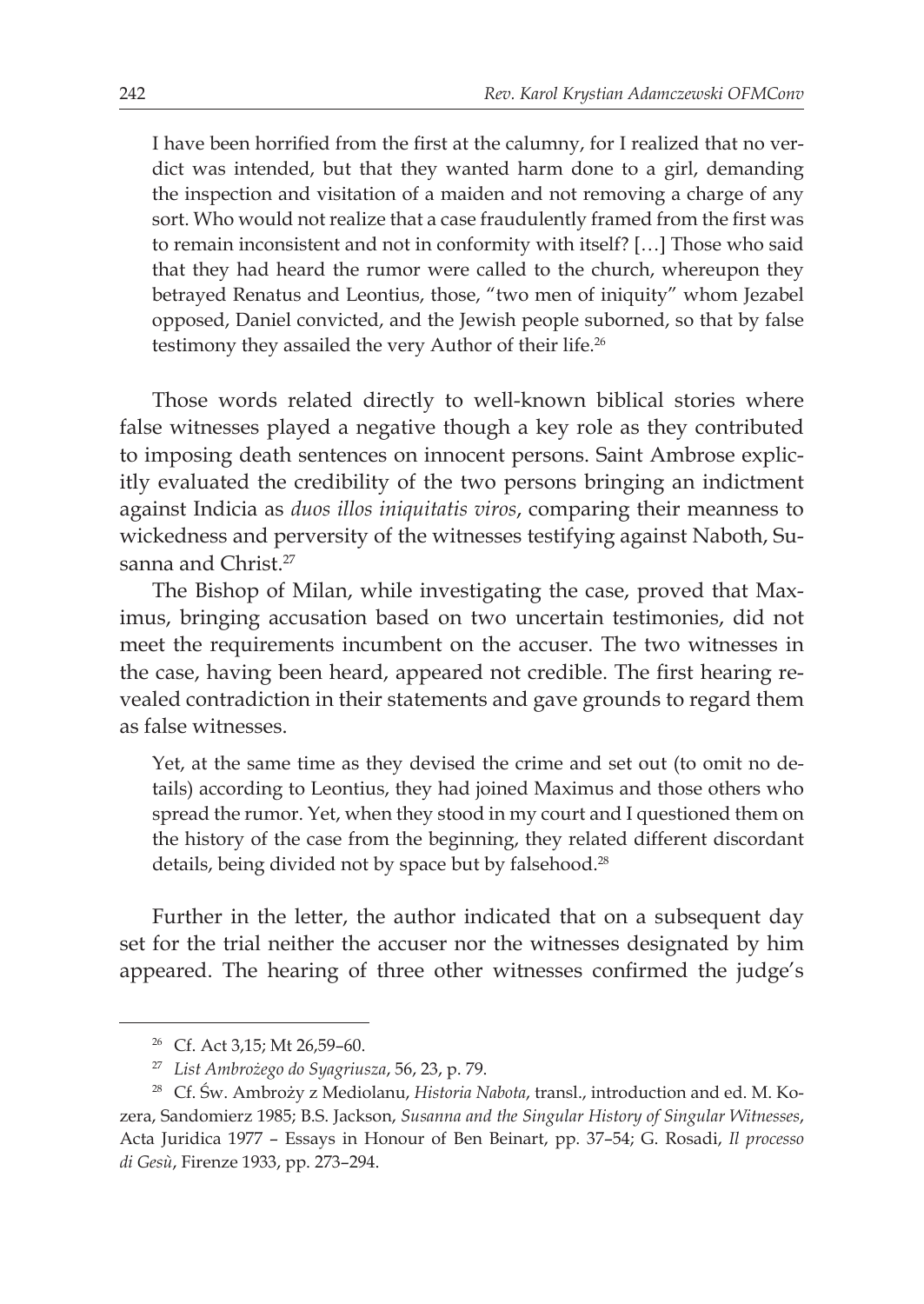assumption on a false nature of the indictment. Both Maximus and the two false witnesses were found guilty of slander and convicted.<sup>29</sup>

Many years of the Jewish tradition imposed *poena talionis* if during the trial the false of the testimony-accusation was proven.30 The new Christian spirit, however, by its nature averse to any form of revenge, provided, under certain circumstances, even for exclusion from the community.31 Ambrose, concluding the proceedings in Indicia's case, wrote to Syagrius:

The sentence so involved Maximus and Renatus and Leontius that hope of their return [to the sacraments] was held out only for Maximus if he corrected his error; and Renatus and Leontius remained excommunicated unless, perhaps, proving their remorse and daily deploring their deed, they showed themselves worthy of mercy.<sup>32</sup>

Exclusion that was initially temporary and meant to bring the sinner to penitence and conversion, became permanent if in their conduct there was no expected improvement.33

The letters of the Bishop of Milan to Syagrius provided a valuable message. They revealed procedural structures applied in the first centuries in Church, including adapting from the Talmudic tradition the Old Testament person of a witness-accuser as well as the procedural requirement *testis unus testis nullus*. 34 On the other hand, they indicated a slow,

<sup>32</sup> C. Fantappiè, *Storia…*, pp. 38–39.

<sup>33</sup> Excommunication is one of the most serious penalty in Church, imposed due to some grave offence. The guilty is excluded from the community and deprived of the rights to benefit from spiritual goods, sacraments, in particular. Cf. M. Myrcha, *Prawo karne. Komentarz do Piątej Księgi Kodeksu Prawa Kanonicznego*, vol. 2. *Kara*, part 1, Warszawa 1960, pp. 112–115.

<sup>34</sup> C. Fantappiè, *Storia…*, pp. 38–40; L. Loschiavo, *Figure…*, pp. 58–59; L. Loschiavo, *"Non est inter vos sapiens quisquam, qui possit iudicare inter fratrem suum?" Processo e giustizia nel primo cristianesimo dalle origini al vescovo Ambrogio*, in: *Ravenna Capitale. Giudizi, giudici e norme processuali in Occidente nei secoli IV-VIII*, vol. 1. *Saggi*, ed. G. Bassanelli Sommariva, S. Tarozzi, P. Biavaschi, [Santarcangelo di Romagna] 2015, pp. 67 ff.

<sup>29</sup> *List Ambrożego do Syagriusza*, 56, 19, p. 78.

<sup>30</sup> B. Wilanowski, *Rozwój historyczny…*, pp. 53–55.

 $31$  Cf. Dt 19,18-19: "The judges must make a thorough investigation, and if the witness proves to be a liar, giving false testimony against a fellow Israelite, then do to the false witness as that witness intended to do to the other party. You must purge the evil from among you. The rest of the people will hear of this and be afraid, and never again will such an evil thing be done among you."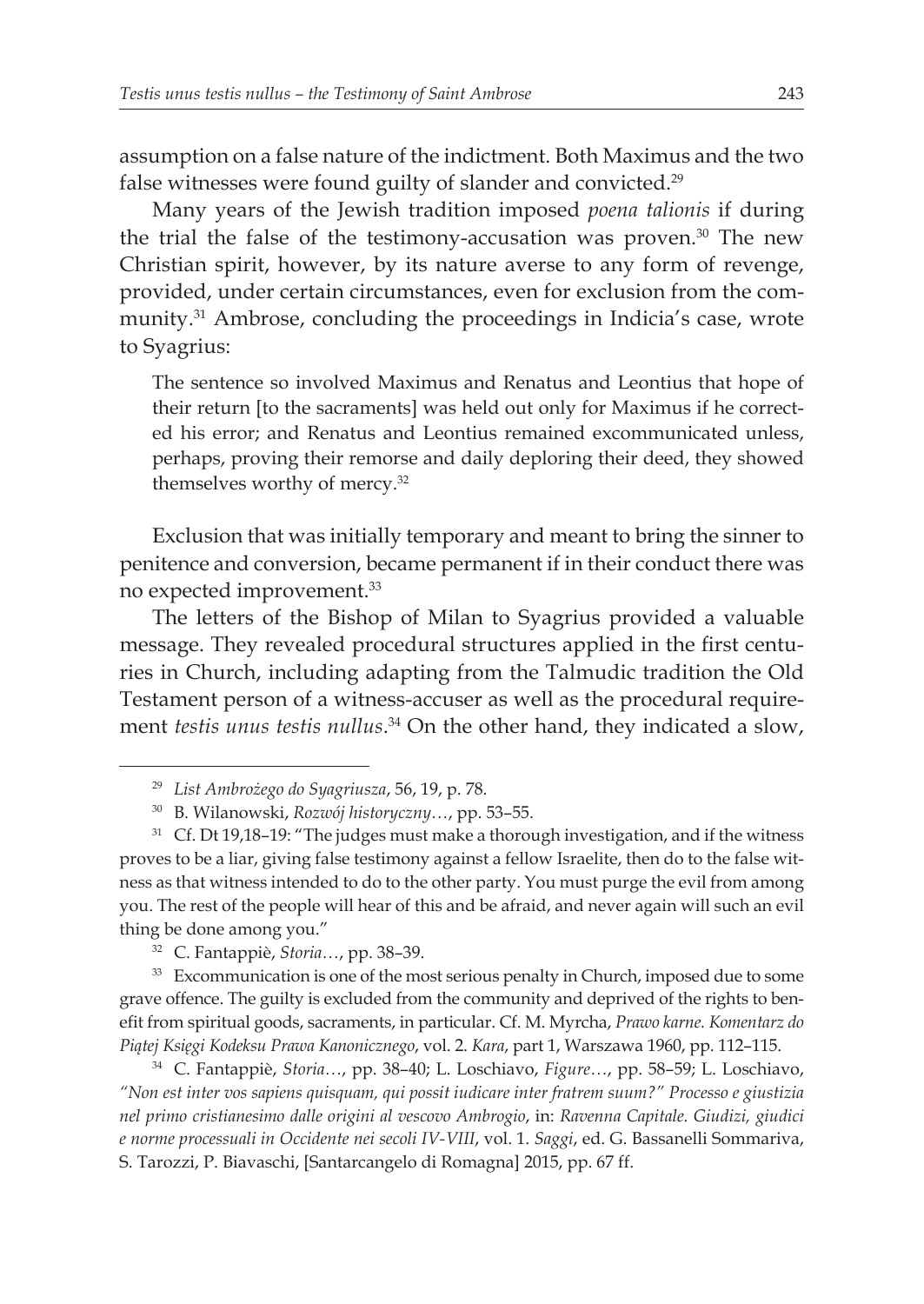though inevitable process of the opening of Church to the institutions of Roman law. It turned out that applying Roman law by the bishops did not contravene the Holy Scriptures, neither did it threaten Christians' *salus animae*. Moreover, the case of Indicia provided a clear instance that the two legal traditions showed at times striking convergence and mutual inspiration.35

For the problem in question, the manners of providing evidence were of crucial importance. The most serious accusations made by the Bishop of Milan against his subordinate from Verona concerned evidence issues. The point was that there was no verification of the consistency of the two testimonies and that there was the preference of one single proof from the examination carried out by a midwife over others. It was therefore a clear infringement of the procedural rule *testis unus testis nullus*, which before it had been announced by Constantine the Great in 334 as commonly binding, had been already applicable in the legal Jewish and Christian traditions for centuries.

As L. Loschiavo rightly noted, the rigorous injunction from the Gospel: *sit autem sermo vester: est est, non non*<sup>36</sup> might not always be sufficient enough while hearing complex and difficult cases of human lives to bring smoothly each Church dispute to its end. Therefore, references to the legal solutions of Roman law were both beneficial and necessary.<sup>37</sup>

# **Bibliography**

### **Sources**

*Corpus Iuris Civilis*, vol. 2. *Codex Iustinianus*, ed. P. Krüger, Berolini 1954.

*Pismo Święte Starego i Nowego Testamentu* w przekładzie z języków oryginalnych, *Biblia Tysiąclecia*, ed. A. Jankowski, L. Stachowiak, K.Romaniuk, Poznań–Warszawa 1980.

#### **Literature**

Ambroży z Mediolanu św., *Listy*, vol. 2, transl. and footnotes P. Nowak, introduction and ed. J. Naumowicz, Kraków 2003.

Ambroży zMediolanu św., *Historia Nabota*, transl., introduction and ed. M. Kozera, Sandomierz 1985.

<sup>35</sup> *Deuteronomio. Introduzione, traduzione, commento*, ed. G. Papola, Milano 2011, p. 228.

<sup>36</sup> L. Loschiavo, *Tra legge…*, p. 276.

<sup>37</sup> Mt 5,37.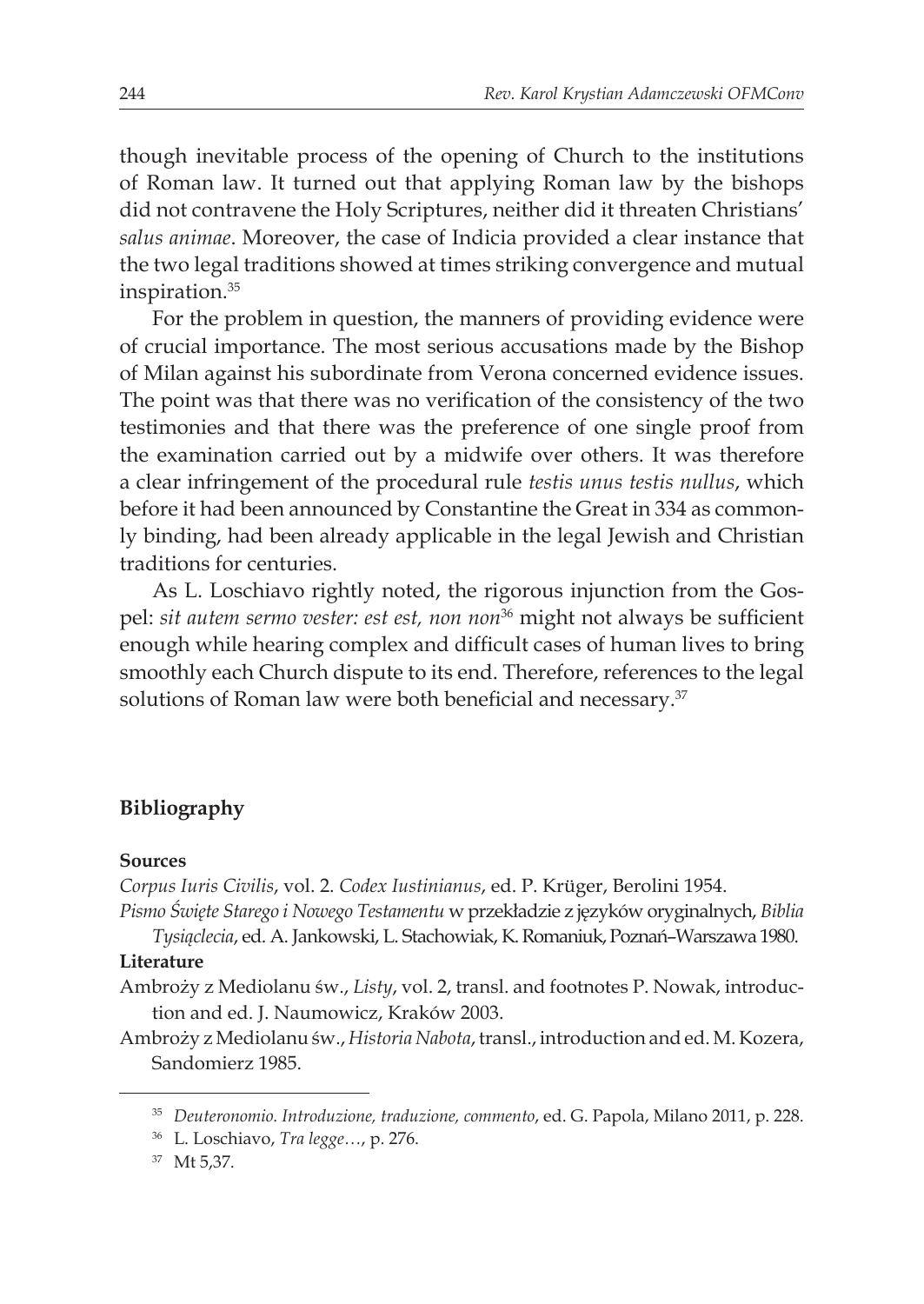- Burczak K., A. Dębiński, M. Jońca, *Łacińskie sentencje i powiedzenia prawnicze*, Warszawa 2013.
- Cimma M.R., *L'Episcopalis audientia nelle costituzioni imperiali da Costantino a Giustiniano*, Torino 1989.
- Cimma M.R., *A proposito delle Constitutiones Sirmondianae*, in: *Atti dell'Accademia Romanistica Costantiniana*, vol. 10. *Convegno internazionale in onore di Arnaldo Biscardi*, Perugia 1995.
- *Deuteronomio. Introduzione, traduzione, commento*, ed. G. Papola, Milano 2011.
- *Deuteronomio. Nuova versione, introduzione e commento*, ed. S. Paganini, I Libri Biblici. Primo Testamento 5, ed. G. Borgonovo, [Milano] 2011.
- Fantappiè C., *Storia del diritto canonico e delle istituzioni della Chiesa*, Bologna 2011.
- Gouron A., *"Testis unus, testis nullus" dans la doctrine juridique du XIIe siècle*, in: *Mediaeval antiquity*, ed. A. Welkenhuysen, H. Braet, W. Verbeke, Mediaevalia Lovaniensia series 1, vol. 24, Leuven 1995.
- Jackson B.S., *Susanna and the Singular History of Singular Witnesses*, Acta Juridica 1977 – Essays in Honour of Ben Beinart.
- Jóźwiak S., *Państwo i Kościół w pismach św. Augustyna*, Lublin 2004.
- Ladier S., *Proces karny w Talmudzie (*z *zagadnień stosunku prawa procesowego do prawa karnego materjalnego w Talmudzie)*, Lwów 1933.
- Lanata G., *Confessione o professioné? Il dossier degli Atti dei martiri*, in: *L'aveu. Antiquite et Moyen Âge. Actes de la table ronde de Rome* (*28–30 mars 1984*), Roma 1986.
- *Leksykon tradycji rzymskiego prawa prywatnego. Podstawowe pojęcia*, ed. A. Dębiński, M. Jońca, Warszawa 2016.
- Leraczyk I., *Episcopalis audientia*, in: *Leksykon tradycji rzymskiego prawa prywatnego*. *Podstawowe pojęcia*, ed. A. Dębiński, M. Jońca, Warszawa 2016.
- Litewski W., *Rzymski proces karny*, Kraków 2003.
- Loschiavo L., *Figure di testimoni e modelli processuali tra antichità e primo Medioevo*, Milano 2004.
- Loschiavo L., *"Non est inter vos sapiens quisquam, qui possit iudicare inter fratrem suum?" Processo e giustizia nel primo cristianesimo dalle origini al vescovo Ambrogio*, in: *Ravenna Capitale. Giudizi, giudici e norme processuali in Occidente nei secoli IV-VIII*, vol. 1. *Saggi*, ed. G. Bassanelli Sommariva, S. Tarozzi, P. Biavaschi, [Santarcangelo di Romagna] 2015.
- Loschiavo L., *Tra legge mosaica e diritto romano. Il caso Indicia, la "Didascalia Apostolorum" e la procedura del giudizio episcopale all'epoca del vescovo Ambrogio*, in: *"A Ennio Cortese". Scritti promossi da D. Maffei*, ed. I. Birocchi et al., vol. 2, Roma 2001.
- Misztal-Konecka J., *Testis*, in: *Leksykon tradycji rzymskiego prawa prywatnego*. *Podstawowe pojęcia*, ed. A. Dębiński, M. Jońca, Warszawa 2016.
- Miller P.D., *Deuteronomy. Interpretation. A Bible Commentary for Teaching and Preaching*, Louisville 1990.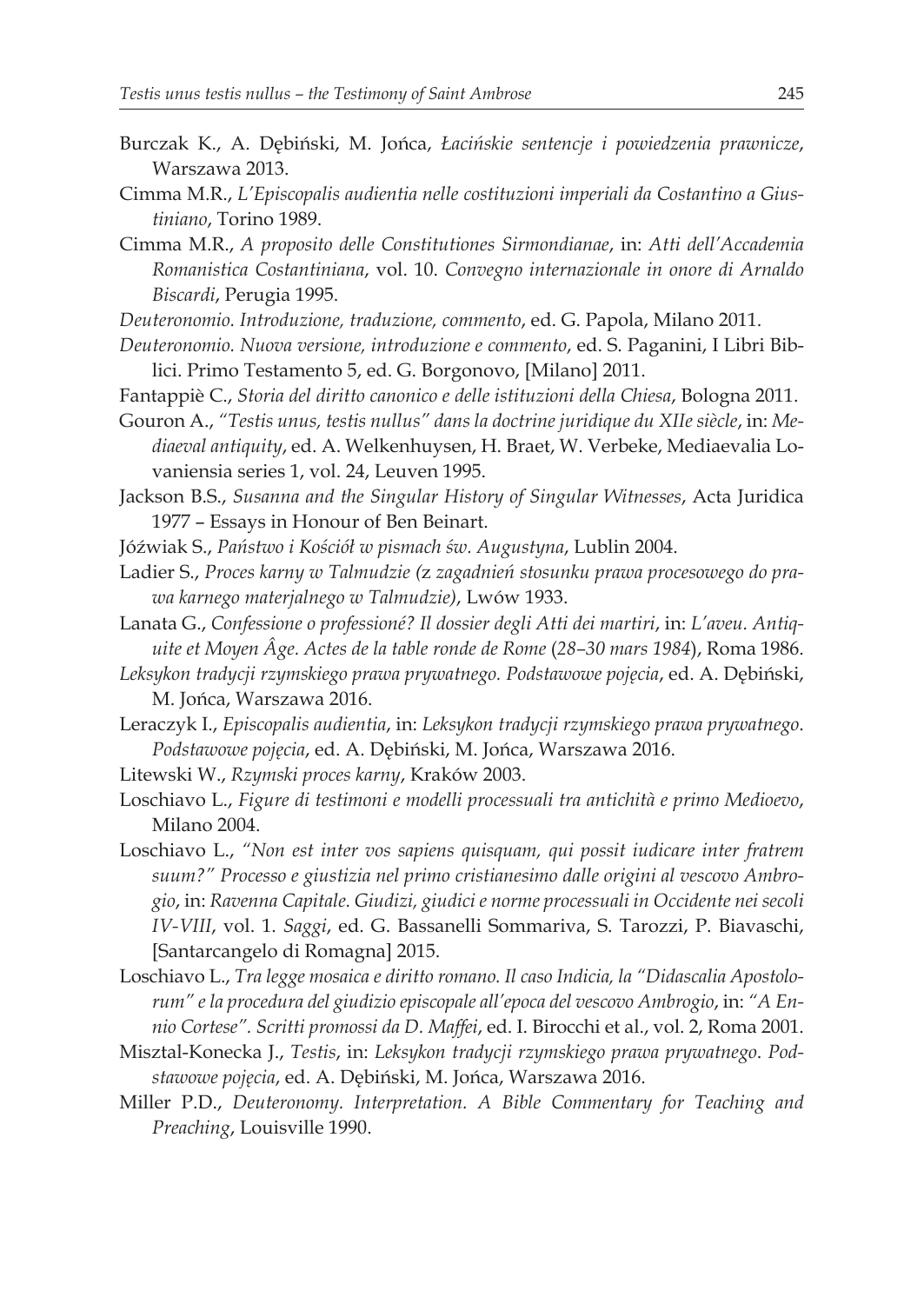- Odrobina L., *La maxime: "Unus testis nullus testis" ou le témoignage de l'évêque au IVe siècle*, Augustinianum 2003, vol. 43, no. 1.
- *Oxford Dictionary of the Christian Church*, ed. F.L. Cross, E.A. Livingstone, Oxford– New York 2005.
- Puliatti S., *Giudizio di fatto e nuovi principi nel processo romano tardoantico. La regola "unus testis nullus testis"*, in: *Principios generales del derecho. Antecedentes históricos y horizonte actual*, ed. F. Reinoso-Barbero, Madrid 2014.

Rosadi G., *Il processo di Gesù*, Firenze 1933.

- Śrutwa J., *Episcopalis audientia w Afryce rzymskiej*, Roczniki Teologiczno-Kanoniczne 1981, vol. 28, no. 4. Historia Kościoła.
- Wacke A., *Unus testis, nullus testis. Entstehung und Überwindung des Dogmas vom legalen Beweismaß*, Fundamina 1997, no. 3.
- Wilanowski B., *Rozwój historyczny procesu kanonicznego*, vol. 1. *Proces kościelny w starożytności chrześcijańskiej*, Wilno 1929.

#### **Summary**

Saint Ambrose, the Bishop of Milan, played a key role in the adoption of the Roman legal culture into ecclesiastical legislation, particularly in the West in the second half of the 4<sup>th</sup> century. In this context, his letters reporting some lawsuit appear to be of special value. The case involved Indicia, a virgin consecrated to God. Ambrose pointed out the mistakes committed in the investigation and he questioned the lawfulness of the proceedings. While reviewing the case, he showed to his subordinate what appropriate conduct was to have been undertaken in this kind of case. He especially emphasized the necessity to maintain the procedural requirement of consistent testimony of at least two witnesses. Significantly, the legal rule cited by the Bishop of Milan principle *testis unus testis nullus*, before it was announced by Constantine the Great in 334, had already existed in the Judeo-Christian legal tradition.

**Key words:** *testis unus testis nullus*, Saint Ambrose, witness

# *TESTIS UNUS TESTIS NULLUS* **– ŚWIADECTWO ŚW. AMBROŻEGO**

## **Streszczenie**

Święty Ambroży, biskup Mediolanu, odegrał znaczącą rolę w przyswajaniu rzymskiej kultury prawnej w prawodawstwie kościelnym, zwłaszcza na Zachodzie w drugiej połowie IV w. W tym kontekście wydają się cenne jego listy,